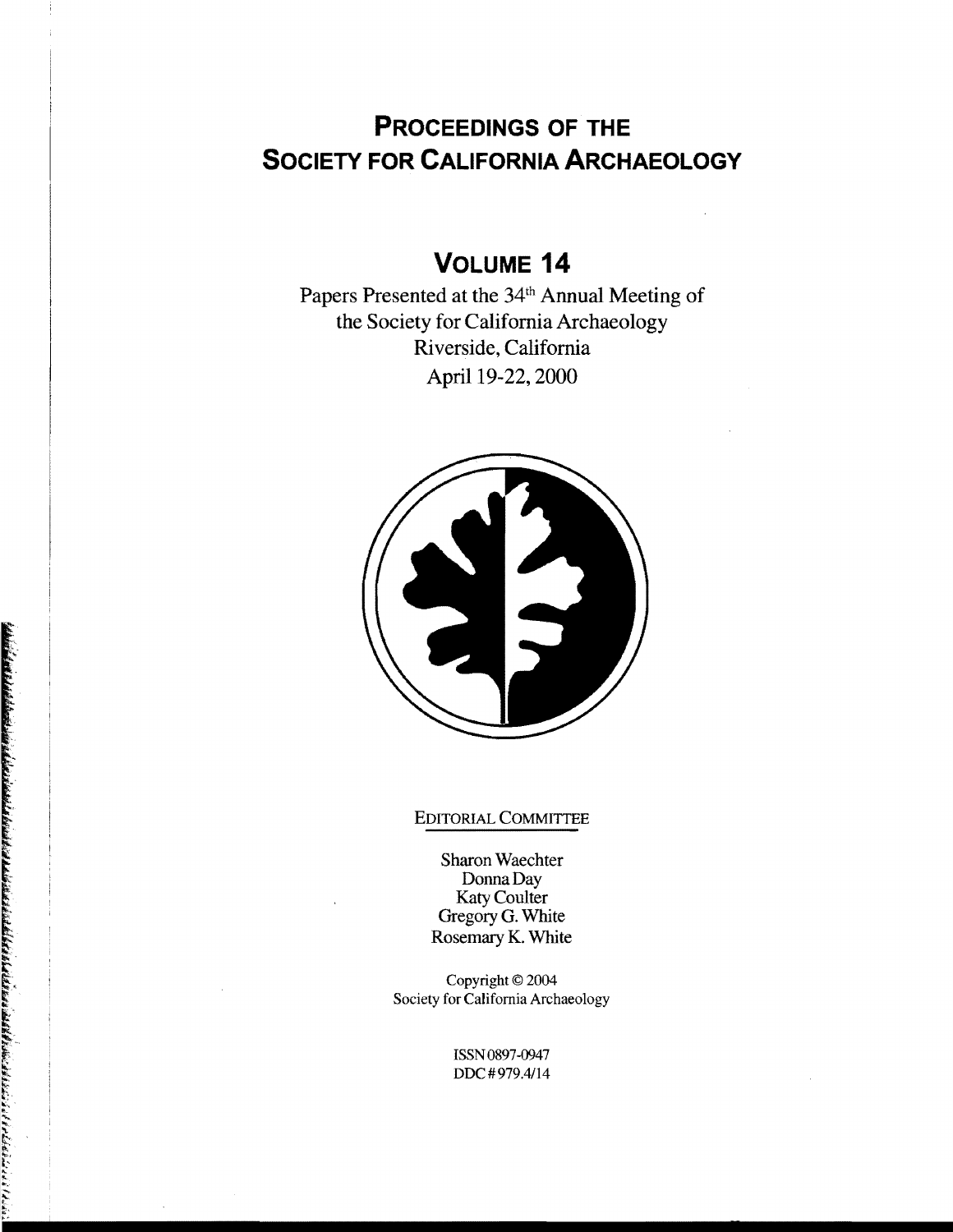# STATEMENT OF PURPOSE

In 1988, the *Proceedings* was established by the Society for California Archaeology to provide a publication outlet for papers presented at the Society's *Annual Meetings,* held each spring at alternate Northern, Central, and Southern California locations. All papers presented at the *Annual Meeting* are eligible for publication. Thus, the *Proceedings* serve as a forum for all who participate in this annnual celebration of California's rich and diverse past: archaeologists and Native Americans, avocationals and professionals, professors and students, historians and prehistorians, and government staff and the public they serve. The *Proceedings* are published annually, thus ensuring prompt dissemination of research results. Individual papers are published without formal peer review, except as required by the *Proceedings* editors to meet style requirements and graphical standards, and ensure conformance with the Society's By-Laws and Ethical Guidelines.

#### **SUBSCRIPTION**

Subscription to the *Proceedings* is a benefit of membership in the Society for California Archaeology. Membership information may be obtained from the SCA Business Office (contact listed on the inside back cover).

### INFORMATION FOR CONTRIBUTORS

Procedures and deadlines for submission will be posted to the Society's web site (www.SCAHome.org) and published in the quarterly *Newsletter.* Authors should submit manuscripts both as hard copy and electronically. The *Proceedings* will not publish information that has appeared in the Society's *Newsletter.* 

# STAFF, VOLUME 14

#### *Edited and Assembled by:*

Sharon Waechter, Far Western Anthropological Research Group, Inc., 2727 Del Rio Place, Suite A, Davis, CA 95616 Donna Day, Tahoe National Forest, 631 Coyote Street, Nevada City, CA 95959 Katy Coulter, Eldorado National Forest, 100 Forni Road, Placerville, CA 95667 Gregory G. White, Department of Anthropology, CSU Chico, Chico, CA 95929 Rosemary K. White, Northeast Information Center, CSU Chico, Chico, CA 95929

*Layout and Production by:* 

Gregory G. White The *Proceedings* is printed by The Graphic Fox, Ink, Chico, CA

### 1999-2000 EXECUTIVE BOARD OF THE SOCIETY FOR CALIFORNIA ARCHAEOLOGY

President - Thomas M. Origer, Sonoma State University, Cotati, CA 94928 Immediate Past President - Michael Sampson, DPR, San Diego, CA 92108 President-Elect -Ken Wilson, Six Rivers National Forest, Eureka, CA 95501 Southern Vice-President - Richard L. Carrico, 9903 Businesspark Ave, Suite B, San Diego, CA 92131 Northern Vice President - Mark Basgall, Sacramento State University, Sacramento, CA 95818-3528 Secretary - Rebecca Apple, KEA Environmental, San Diego, CA 92101 Treasurer - Kathy Dowdall, CA Department of Transportation, Santa Rosa, CA 95405 SCA Business Office - C. Kristina Roper, CSU Fresno, Fresno, CA 93740-8001

### VISIT www.SCAHoME.ORG

*for more details on the Society for California Archaeology*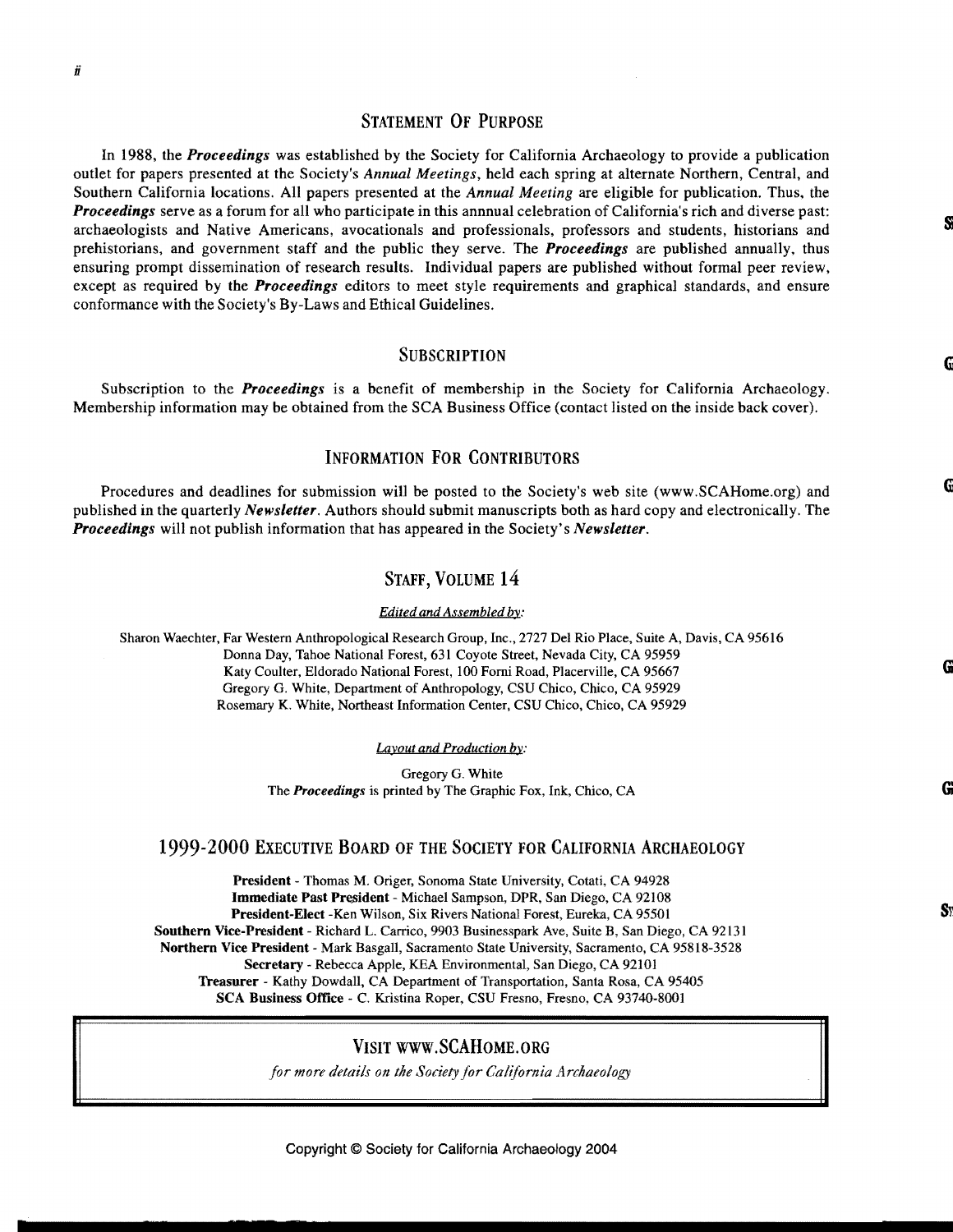# **CONTENTS**

| <b>SYMPOSIUM 1:</b> | THE EVOLUTIONARY ECOLOGY OF EDEN: NEW MODELS OF CALIFORNIA PREHISTORY                                                                         |  |
|---------------------|-----------------------------------------------------------------------------------------------------------------------------------------------|--|
|                     | INTENSIFICATION, CLIMATIC STRESS, AND WARFARE:<br>COMPETITIVE SELECTION IN LATE HOLOCENE COASTAL SOUTHERN CALIFORNIA                          |  |
|                     | <b>GENERAL SESSION 1: CURRENT RESEARCH IN HISTORICAL CALIFORNIA ARCHAEOLOGY</b>                                                               |  |
|                     | HAZARDOUS SITE ARCHAEOLOGY: A CASE STUDY OF A MANUFACTURED-GAS PLANT                                                                          |  |
|                     | <b>GENERAL SESSION 3: CURRENT RESEARCH IN PREHISTORIC CALIFORNIA ARCHAEOLOGY</b>                                                              |  |
|                     | POINTS, PATTERNS, AND PEOPLE: DISTRIBUTION OF THE DESERT SIDE-NOTCHED POINT IN SAN DIEGO                                                      |  |
|                     | SORTING THROUGH A DECADE OF RESEARCH AT FOOTHILL RANCH, EL TORO, ORANGE COUNTY                                                                |  |
|                     | <b>GENERAL SESSION 4: CURRENT RESEARCH ON THE CALIFORNIA ISLANDS AND COAST</b>                                                                |  |
|                     | CA-SBR-2067: A BURIED MIDDLE HOLOCENE SITE ON THE WESTERN SANTA BARBARA COAST                                                                 |  |
|                     | <b>GENERAL SESSION 5: TECHNOLOGY AND ECOLOGY IN PREHISTORIC CALIFORNIA</b>                                                                    |  |
|                     | LITHIC MATERIAL USE IN LATE PREHISTORIC SAN DIEGO COUNTY                                                                                      |  |
| <b>SYMPOSIUM 5:</b> | PUBLIC PARTICIPATION AND THE PROTECTION OF ARCHAEOLOGICAL RESOURCES                                                                           |  |
|                     | CARING, SHARING, PROTECTING                                                                                                                   |  |
|                     | INCORPORATION OF CULTURAL RESOURCE ELEMENTS IN MULTIPLE-SPECIES<br>CONSERVATION PLANNING: VOLUNTEER PARTICIPATION AS A KEY FACTOR FOR SUCCESS |  |
|                     | SCHOLARS OR SQUIRRELS: CONFIDENTIALITY AND TRUST IN CULTURAL RESOURCE MANAGEMENT                                                              |  |